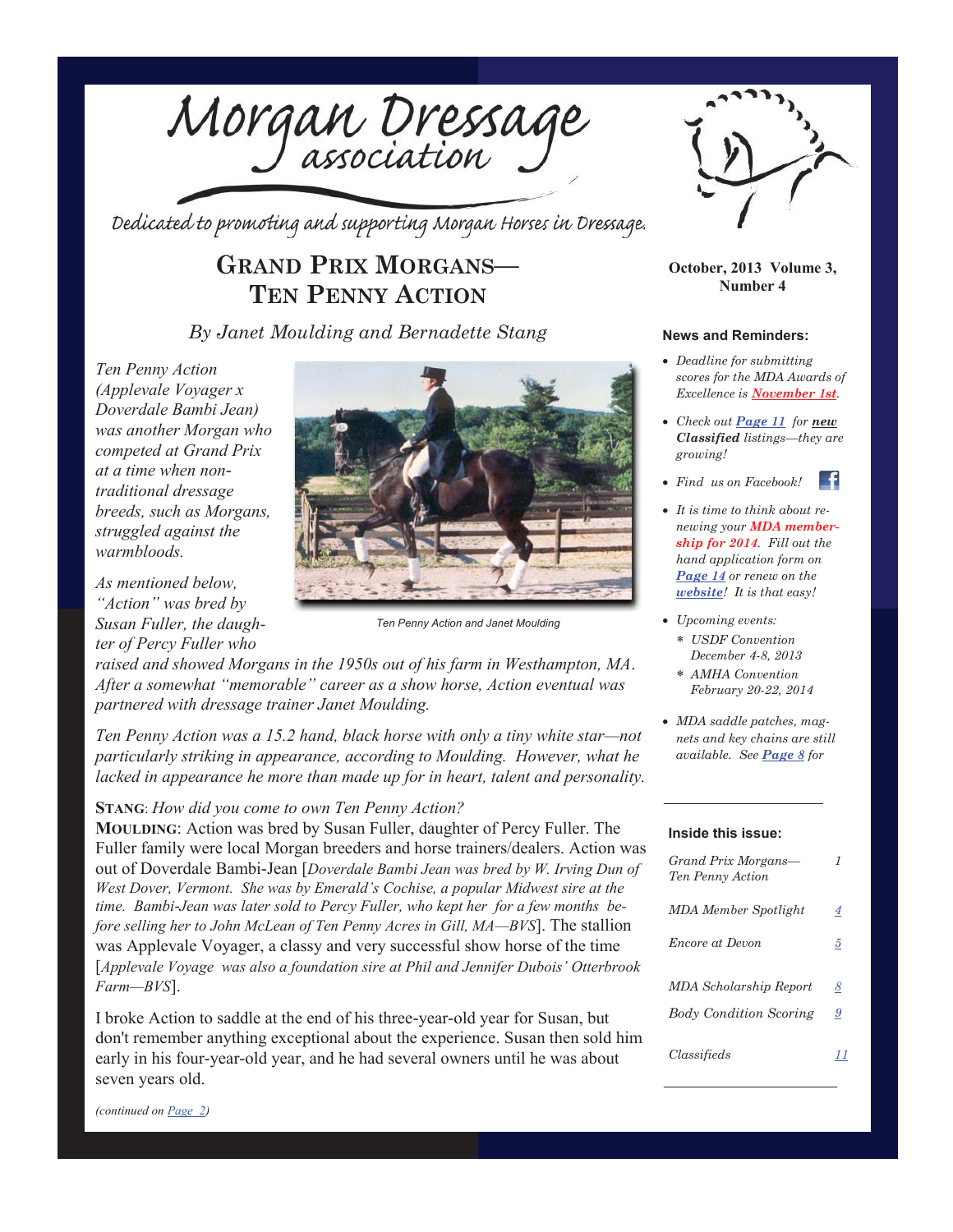### **Spotlight on the Members**



Hollyhock Bella Luna and Brenda Thoma

*I am a new member of MDA and a relative newcomer to the charms of the Morgan breed a well. In preparation for the retirement of my former competitive horse (an Anglo-Arab) I looked for a horse with a determined work ethic, a competitive spirit, sound conformation and a pretty face. Of course a Morgan was the perfect answer. Hollyhock Bella Luna is the result of a careful breeding program that focuses on traditional Morgans, mainly from the Brunk and Government lines. This adorable, cookie-loving and opinionated little mare has revitalized my middle aged life, leading me to compete in horse trials (eventing) and dressage.* 

*While she is a bold and thoughtful jumper, "Eclipse" seems to really enjoy the mental work involved in dressage training. We began showing at rated dressage shows just this year, completing eleven tests at Training and First Level which yielded rewarding scores. Our final score of 75% served as a clear indicator that it is time to move on to a solid First Level next year, with a possible Second Level test if I can convince her not to skip the walk in the simple change where she occasionally substitutes her own version of a flying change.* 

*More important than the shows and scores though, is the joy that she brings to me every day. We make the most of fall in Minnesota on trail rides in the woods and participate in weekly dressage and jumping lessons in the indoor arena during the winter months, all in preparation for the brief, but action packed summers.* 

*I am lucky enough to have boarded for the past seven years at the same barn and have developed so many important and close-knit relationships there. Although Eclipse has only been there with me for the past few years, her small size and huge personality make her a popular barn mascot and have a strong and lasting hold on my heart. I am looking forward to being an active member of the MDA; competing next year and enjoying many years of good friendships and happy rides with Eclipse*. **~** *Brenda Thoma*

*I was first introduced to the Morgan breed ten years ago. I had begun taking lessons and had about 3 months of weekly lessons under my belt, when a family friend offered to introduce my mom, sister and myself to some friends of theirs who raised horses--Jack and Nadette Stang of Gladheart Farm. We came out and were offered the chance to ride Jack's gelding "Bert" (Bulo Dakota King), who seemed like a friendly, willing, older gentleman. I was pretty sure that Bert was going to be easy, maybe even boring, so my pride took a major hit when I couldn't get him to stop trotting. Apparently, I did not know the correct cue to ask him to slow down because, no matter what I did, he continued trotting around the arena. Neither speeding up, nor slowing down, but patiently circled the arena over and over waiting for me to tell him it was ok to stop.*

*Despite such an inauspicious beginning, Nadette and Jack have been letting me ride their horses ever since. Over the years I have played with the foals and helped start horses under saddle and occasionally take my "projects" to* 



Gladheart Charbonneau and Meghan Megowan

*clinics and shows. Out on the trail we braved alpacas, coyotes, overly enthusiastic photographers pitching rocks into the brush to get a "perky" photo (that would be Nadette), even semi-trucks following us down logging roads. If I needed a stand-in to replace a gimpy horse in show or at a clinic Bert, then later a mare named Gladheart Sonata (Whippoorwill Newmoon x Rogue's Midnight Melody), were my first choices. Competing in 3-day Eventing and then dressage, I rode Thoroughbreds and Warmbloods, but always had the most fun (and got the most attention) when I was on a "non-traditional" breed.*

*A year ago, I bought a two-year-old colt, Gladheart Charbonneau (Whippoorwill Aristocrat x Gladheart Sonata). "Bo" personifies many of the qualities that I generally attribute to Morgans. He catches everyone's eye with his good looks and friendly personality, and is everyone's favorite at his new barn. He is playful, confident, and easy to train and is willing to try whatever I think is a good idea (except bathing, that creates some sulking). Everything else that has been introduced has been accepted with equanimity. Saddle, bit, side reins, and long lining are all regarded with curiosity for a moment, and then he's ready to move to the next step.* 

*Although working with Bo is productive and moving along at a nice pace, that doesn't make it easy for me. Bo has high standards for what he considers fair to himself—100% consistency and correctness in my training almost meet his criteria! He will merrily continue to do his work his way if I don't communicate my way with enough clarity and persuasiveness. Luckily, I have an excellent trainer in Kim Barker who has a lot of experience with the Morgan breed, with Bo's bloodlines, and with me. Dressage will eventually be our focus. However I expect that he'll be an excellent trail partner, a blast on the beach, and a ton of fun at whatever we decide to try our hand at.* **~** *Meghan Megowan*

**Page 4**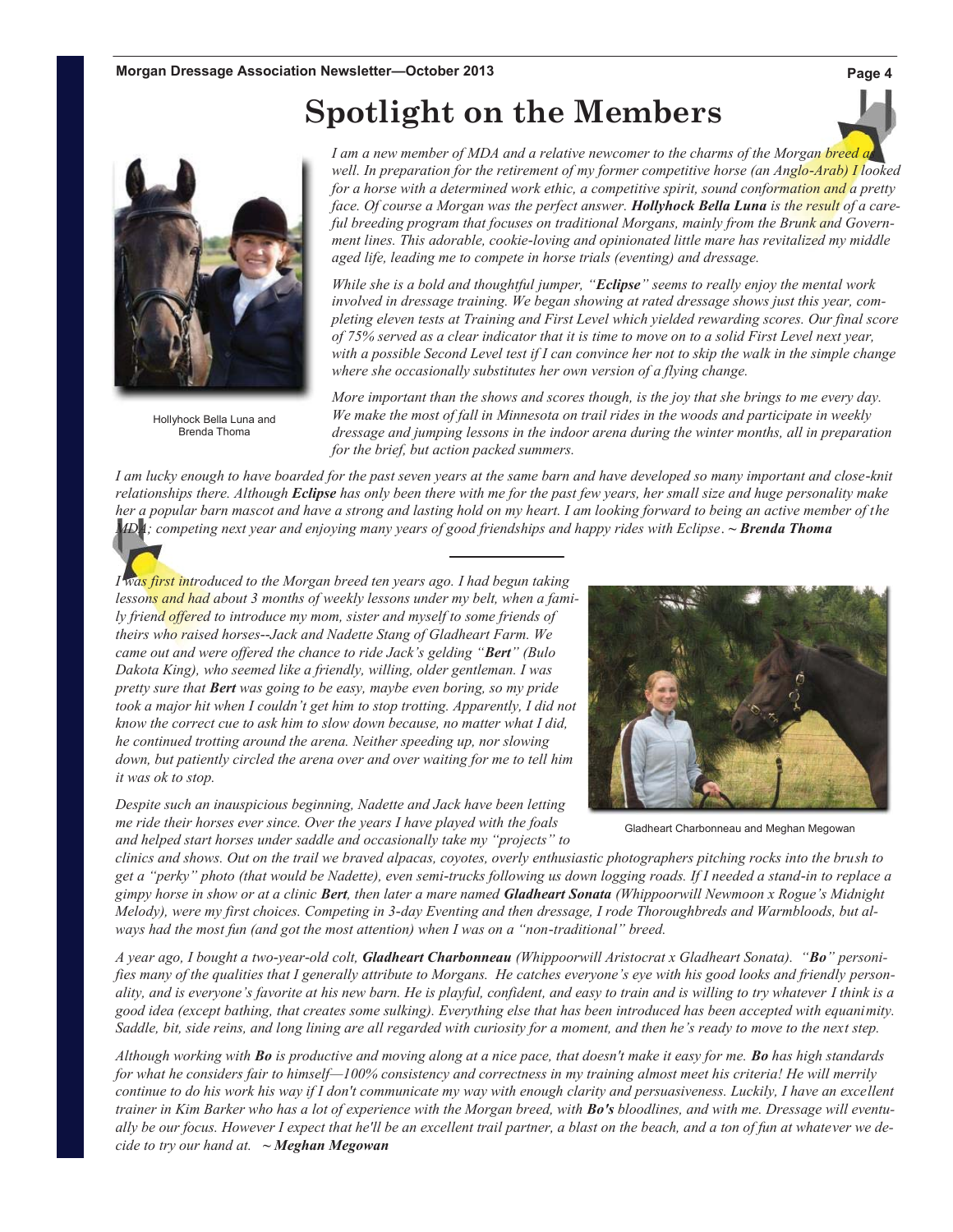## Encore at Devon— The 2013 Dressage at Devon Morgan IBC

*By Donna Carlson* 

My involvement with Morgan horses began in the early 1970s at Cascade Farm in Philadelphia; a Morgan breeding farm whose lines included Whippoorwill, Lippitt, and Flyhawk. There, I learned about riding (saddleseat, western, and huntseat), driving, showing, and breeding Morgan horses.



2013 Dressage at Devon Morgan IBC Champion Middlecreek Signature with owner/breeder Donna Carlson

1890s, and Dressage at Devon since 1975. DAD brings top competitors, horses, trainers and judges from across the continent and around the globe together for one of the highest-rated international dressage competitions and the most complete breed show outside of Europe. Olympic medalist Robert Dover calls Dressage at Devon

Throughout the years, I have worked with many other breeds including Thoroughbreds, warmbloods and Quarter Horses, but I was unable to purchase my own horse until early 2000; which of course I wanted to be a Morgan, but instead trained and showed client horses. By that time, I was riding dressage and always thought that the Morgan would excel in this discipline. So, in 2002, I bought HD Franklin ("Ben") and Charlestown Charlie's Angel ("Charlie").

Although Charlie was eventually donated to a local therapeutic riding academy, my current mare, CAUM Cameo's Ellusive ("Camie") has since presented me with a beautiful colt MiddleCreek Signature, aka "Stoli", by Statesman's Signature in 2008 and a gorgeous filly in 2010, MiddleCreek BellaBlu (Bella), by Whippoorwill Aristocrat.

In 2009, through the encouragement of Statesman's Signature's owner Marthe Reynolds, I decided to show Stoli at Dressage at Devon (DAD). While I have been a spectator at DAD for many years, I had never shown at DAD itself, but did show at the Devon Show Grounds when the Mid A Morgan Horse Show was hosted at this venue back in the 1970s. The Devon Show Grounds have been in existence since the late

"the standard by which all American horse shows should be judged". This year more than 700 horses were expected to compete with an anticipated 35,000 spectators. Walking around the show grounds you can pass and say hello to riders and trainers such as George Williams, Betsy Steiner, JJ Tate, Chris Hickey, Scott and Suzanne Hassler and more. So, one can imagine the nerves I was feeling when considering bringing my little Morgan colt to DAD.

My goal was to get Stoli in the trailer for the first time, off the farm for the first time, have him have a good experience showing, and hope that he not kill anyone in the process of all that while taking him to one of the most prestigious Dressage shows on the East Coast. So, Stoli blew me away when he handled himself like a true champ on the show grounds, in his stall, and in the show ring. And I was absolutely stunned when among four outstanding Morgan competitors, including the almighty Stateman's Signature ("Sigi"), that Stoli's name was called as the winner. I came out of the ring crying, and told my daughter that this was the happiest day of my life (she was not amused!). But seriously, it was then that I knew that I had a star in my hands.

*(continued on Page 6)*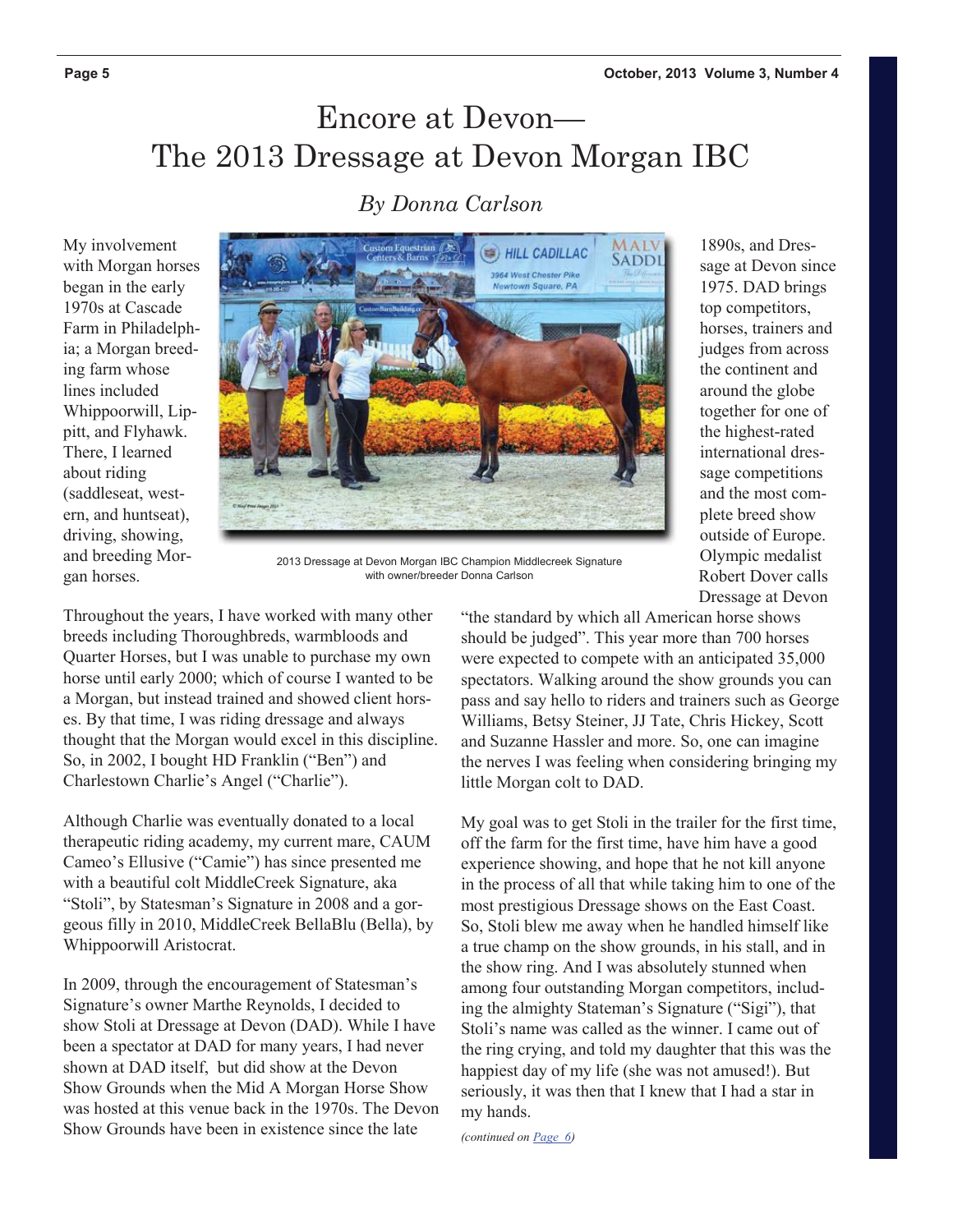# 2013 MDA Scholarship Reports

### *By Kristi Haines*



*Fenway Park and Kristie Haines*

The Morgan Dressage Association's training scholarship has afforded me the opportunity to train under Gretchen DeMone, an "L" judge's program graduate, USDF certified instructor training through second level and USDF silver medalist. My horse, Fenway Park (Carl) and I had been competing at Second level in both breed and open competitions when we began working with Gretchen. Carl is a "hot" horse so tension, lack of throughness and connection had been recurring issues in our training. In order to improve and advance levels, I knew we needed help to overcome those road blocks.

Gretchen's systematic approach to the training pyramid, knowledge of theory and its application as well as her un-

derstanding of the horse as an individual has been invaluable to me. The onset of our training consisted of weekly lessons which maximized information exchange and formed the picture of where we were and what we needed to improve upon. Through lateral work and a series of gymnastic exercises we have increased Carl's carrying power, suppleness, influenced his stride and changed his muscling. The most remarkable change has been Carl's attentiveness and willingness to work now that he understands what is being asked of him. A clear communication between Carl and I has been established; now each work session has a clear purpose and builds upon the previous day's work.

The horse that I am riding today has advanced far from where he was six months ago, he is physically and mentally prepared for collected work and the challenges that lay ahead. We continue to train with Gretchen and I look forward to improving as a rider and strengthening the relationship with my horse. Thank you to the Morgan Dressage Association for celebrating the Morgan and promoting advancement through the scholarship program.



### **THE "MDA STORE" IS NOW OPEN!**

Like the MDA's logo and colors? Want to promote Morgans in dressage? We've got the perfect solution! The Morgan Dressage Association now has several items available for purchase that display our logo.

Items include:

- $\triangleleft$  Key chains (\$5)
	- Car Magnets  $(8 \times 11)$  inches; you know, those cool signs that you can stick on the sides of your car and/or horse trailer. Logo is in black/gold on a white background) (**\$14**)
- i Saddle Pad Patches (**\$12**)

Postage and handling is \$2.00 for patches/key chains, and \$3.00 for car magnets. Contact dj@djwold.com for more details and to order yours today!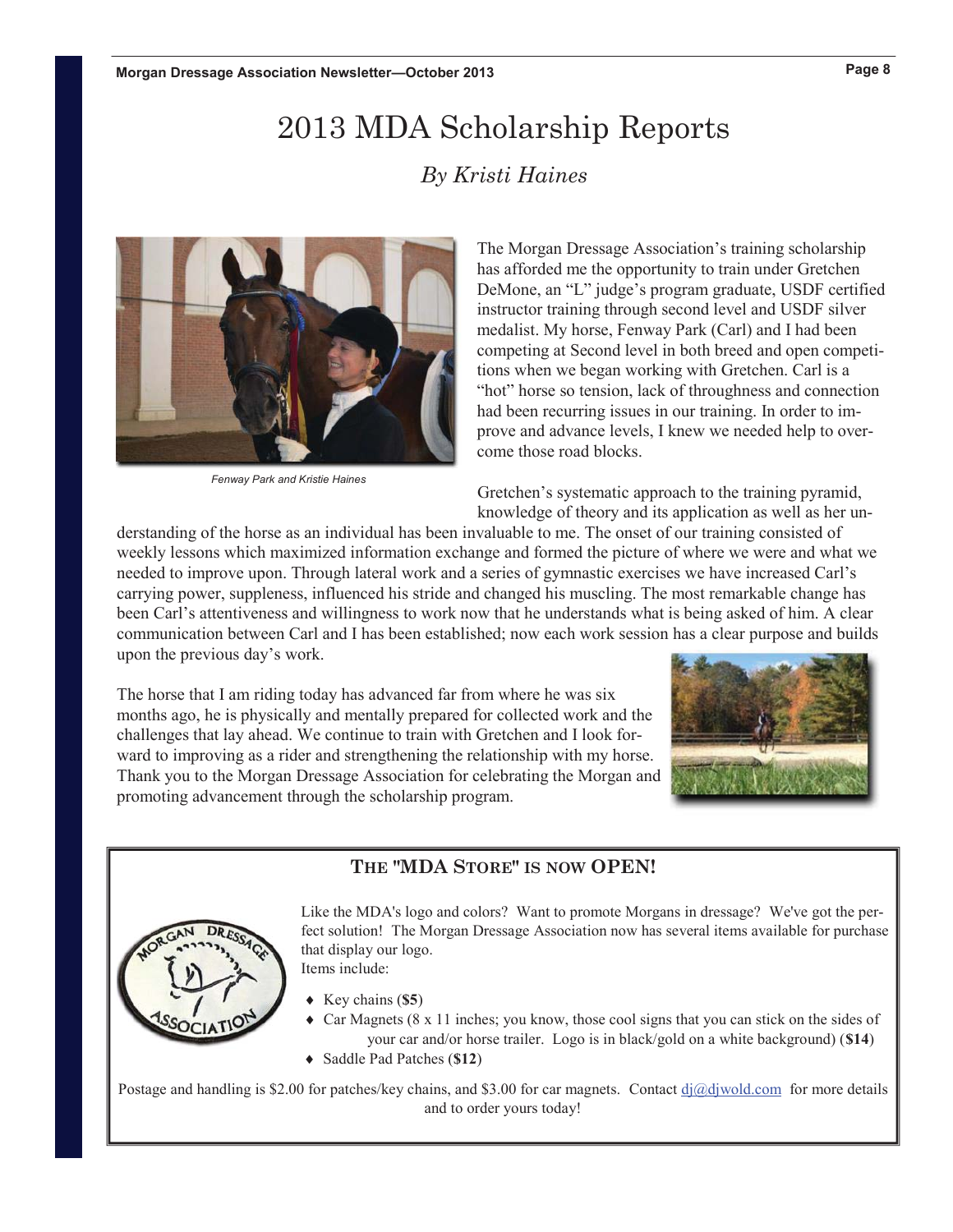Regular body condition scoring helps keep your horse in good health. A video with Dr. Bob Coleman of the University of Kentucky (http://youtu.be/bq0ZXnSlsNQ; The Horse.com) and the Mississippi State University Extensions Service have provided information to help us evaluate this aspect of our horses health.

# **Body Condition Scoring in Horses**

Body condition scoring (BCS) is a method of estimating the amount of fat on a horse's body. The method was developed at Texas A&M University as a way for nutritionists, veterinarians, horse farm managers, and horse owners to evaluate nutritional status. The degree of condition is rated on a scale of one to nine. The rating is based on palpation and

visual assessments of fat deposits. The areas evaluated are illustrated at right. The ideal BCS for a given horse will depend on the stage of production and should range between four and seven. A BCS of four would be expected in horses in heavy race training. A BCS of five is recommended for growing and

riding horses. The BCS of six is ideal for mares going into the breeding season. Before foaling, mares should have ample body fat reserves with a BCS of seven.

The evaluator should understand equine digestive function when making management decisions to change body condition. Make feeding changes gradually, as the digestive system of the horse is sensitive to changes in the diet. Horses are prone to colic or founder when abrupt changes are made. Gradual increases or decreases in feed consumption are recommended to control weight gain or loss. It should take at least 8 weeks to increase BCS in a horse by one level safely. For a horse between 14 and 15 hands tall, the difference in body weight from one BCS to another is between 100 and 165 pounds. When increasing body condition in horses,

Crease **Along Neck** Down Hooks **Back** Along Tailhead Pins Rihs **Behind** Shoulder

select feeds that have a greater energy density. Providing feeds with greater energy density can increase body weight without adding feed volume.

To decrease body condition, the horse should eat a diet that has a lower energy density. Horses eating a lesser quality forage to decrease body condition should also

have a vitamin and mineral supplement to maintain good health. Feeding concentrates that are formulated specifically for horses will ensure that the nutrients are balanced to meet the needs of the horse.

Reference: Henneke, DR, GD Potter, JL Kreider, and BF Yeates. 1983. Relationship between

condition score, physical measurements and body fat percentage in mares. Equine Vet J. 15:371-382.



### **Key Points**

When evaluating horses to estimate body condition, keep these points in mind:

- · Horses that are fed free-choice hay will often develop a "hay belly." When foals are weaned, they will also develop a prominent belly. This is from gut distention and should not be confused with fat.
- Pregnant mares in late gestation will develop an enlarged belly as the fetus continues to grow inside the mare. It is important to know if the mare is pregnant so that you can meet her nutrient requirements.
- Not all horses are proportioned equally. Horses that are tall and long will look leaner than horses that are short and compact
- Horses will grow longer hair in the winter and often times appear fatter than they truly are.